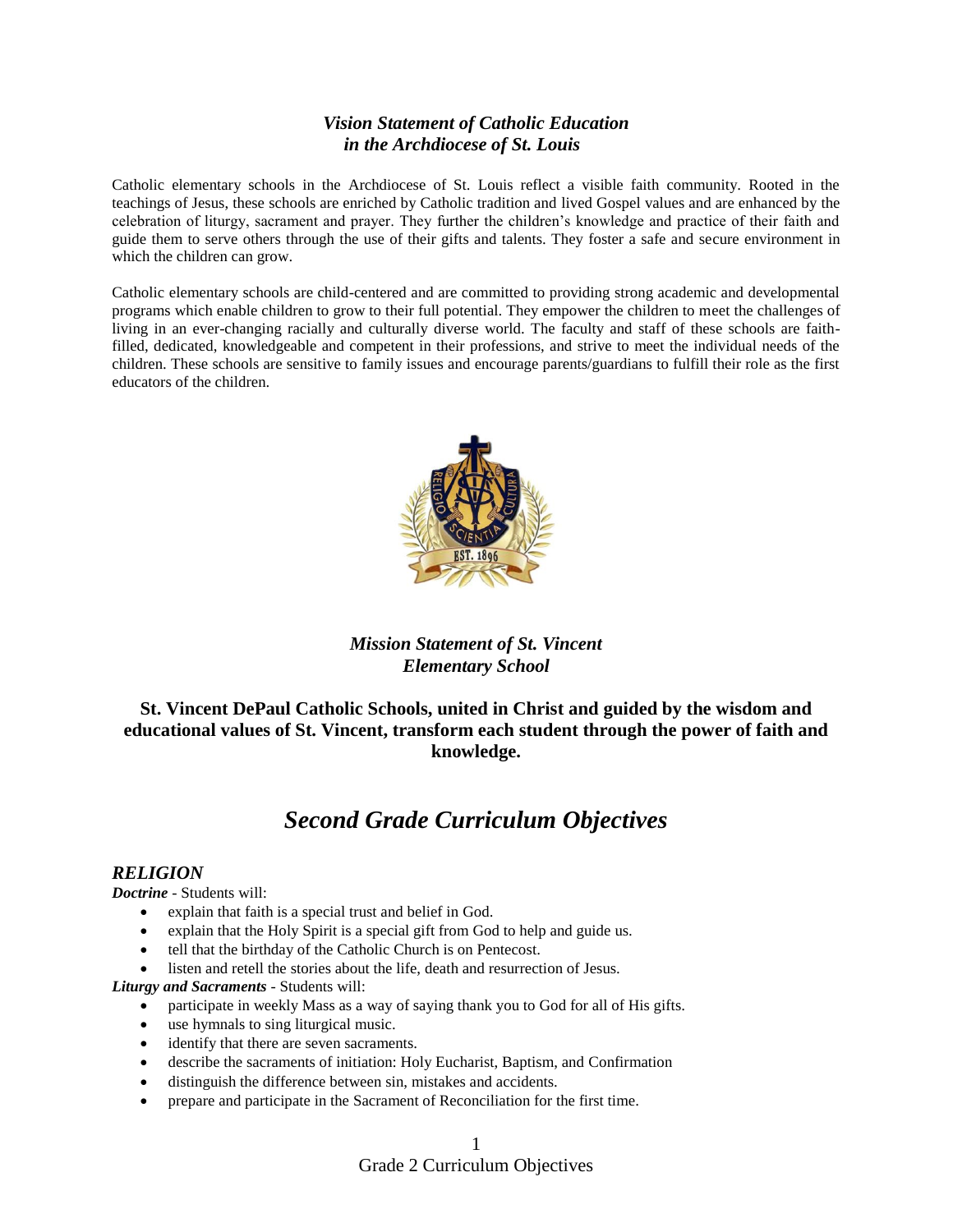- prepare and participate in the Sacrament of the Holy Eucharist for the first time.
- identify the two main parts of the Mass: the Liturgy of the Word and Liturgy of the Eucharist.
- explain the Eucharist as a meal, sacrifice, and thanksgiving.
- profess belief in the real presence of Jesus in the Eucharist.

*Morality –* Students will:

- identify the three commandments that show love for God.
- identify the seven commandments that show love for others.
- identify their own sins using an examination of conscience.
- demonstrate sorrow for bad choices and participate in reconciliation as needed.

*Prayers –* Students will:

- make the sign of the cross before and after each prayer.
- pray the Our Father, Hail Mary, Glory Be and the Angelus at noon.
- pray the Act of Contrition at the end of each day.

*Vincentian History –* Students will:

- identify ways that St. Vincent de Paul lived the Ten Commandments by showing love to God and others.
- identify September 27 as the feast day of St. Vincent de Paul.
- listen to stories about other Saints and how they loved God and others.

### *LANGUAGE ARTS*

**Decoding and Phonics** – Students will:

- identify two words that make a contraction.
- identify if a word has one or two syllables.
- use "s" or "es" to make a word plural.
- identify compound words.
- apply inflectional endings such as "ed", "ing", and "s".

*Vocabulary & Comprehension* –Students will:

- read and demonstrate an understanding of at least 80% of vocabulary words from levels 6 and 7
- read the Basic Dolch word list with 100% accuracy.
- identify the main idea of a story.
- recall details of their reading from level 6 and 7.
- identify the sequence of events using first, next, then and last.
- score 80% or higher in comprehension on computer tests over reading material.
- predict, infer, self-question and check and make conclusions to help comprehension.

#### *Literature* – Students will:

• read AR stories in picture books and chapter books.

*Writing –* Students will:

- review printing in manuscript using correct form, spacing and size.
- begin to write cursive lower case and upper case letters.
- write a complete sentence with a naming part and an action part.
- write three detail sentences when given a main idea sentence to make a paragraph.

*Spelling* – Students will:

use sound patterns to spell a list of twenty words and two sentences each week.

- *Language Mechanics* Students will:
	- identify a noun as a person, place or thing.
	- identify and capitalize proper nouns such as months, days, people's names and I.
	- identify regular action verbs.
	- identify whether a sentence is a statement or a question.
	- use a period or question mark to end a statement or question.

*Study Skills* – Students will:

- list words in ABC order using the first and second letters in the words.
- identify three parts of a book: the title page, table of contents, and glossary.
- perform two-step written directions.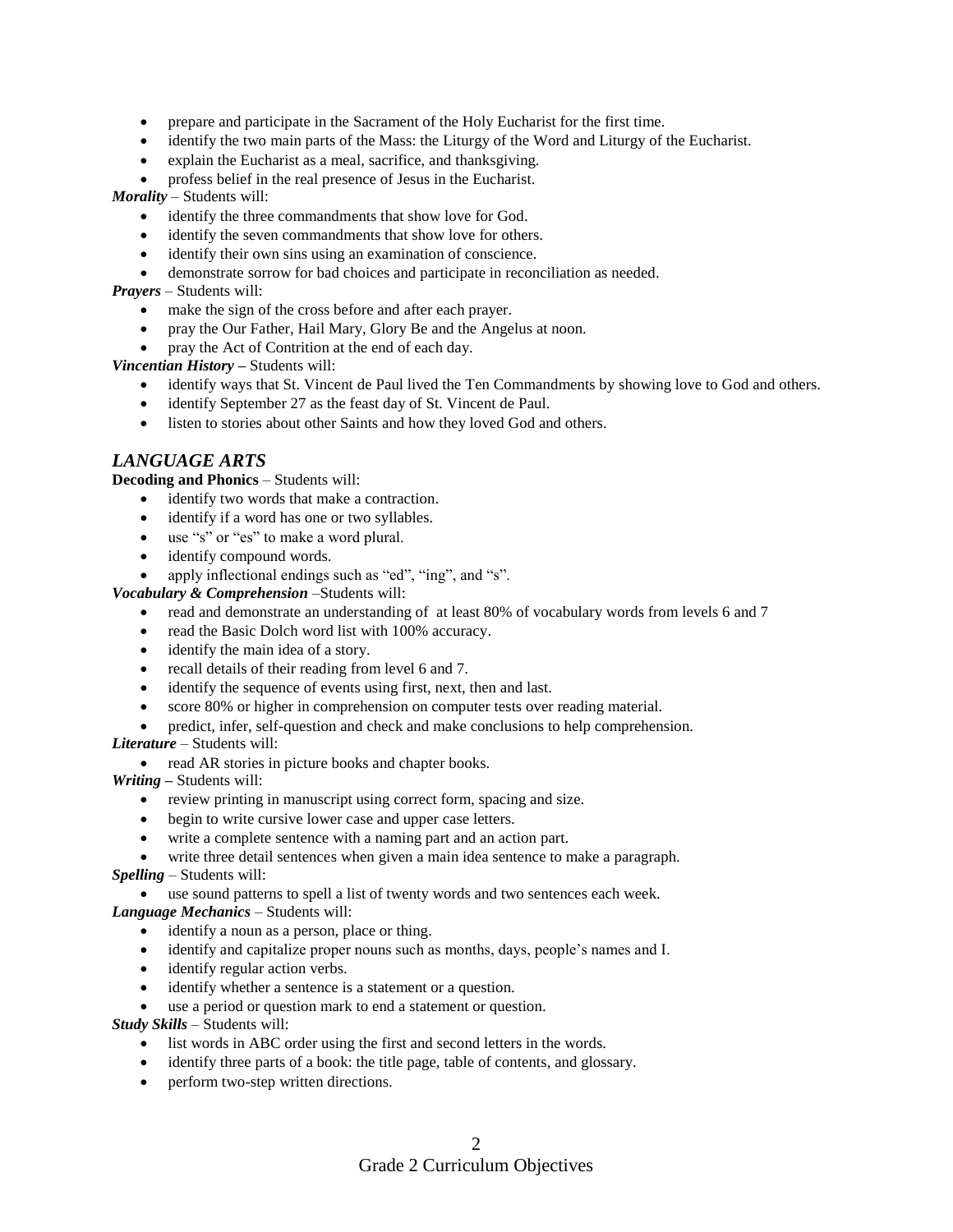# *MATH*

*Number Sense –* Students will:

- identify words and digits that represent each other.
- identify fractions of  $\frac{1}{4}$ ,  $\frac{1}{3}$ , and  $\frac{1}{2}$ .
- write money amounts two ways.
- examine inverse operation of addition and subtraction by forming fact families.
- identify when to use addition or subtraction to solve problems.
- score 80% or higher on a five minute timed test over 100 addition facts.
- add and subtract two digit numbers with and without regrouping.
- identify the pattern of even numbers and odd numbers.
- count even numbers by 2s to 50.
- $\bullet$  count by 5s to 100.
- count by 10s to 100.
- identify, name, and extend patterns.
- use coins, tally marks and pictures as mathematical models.
- use pennies, nickels, dimes and quarters, to represent quantitative amounts.

*Geometry* – Students will:

- use geoboards to examine angles and lines.
- name two- and three-dimensional shapes.
- identify lines as vertical, horizontal, and oblique.
- identify lines that are parallel or intersecting.
- examine if shapes are congruent or not.
- identify and create lines of symmetry.

*Measurement* – Students will:

- identify the twelve months in a year.
- identify units of measurement for weight and volume.
- count coins up to a dollar.
- identify time to the nearest five minutes.
- measure and draw lines to the nearest half inch or centimeter.
- measure temperature to the nearest two degrees.

#### *Algebra –* Students will:

- use the commutative property of math to solve problems.
- locate and name locations on a coordinate grid.

*Using Data* - Students will:

- write the date using words, digits and correct punctuation.
- compare and contrast data using a Venn Diagram.
- organize data on a bar graph.
- answer questions about data on a bar graph.

# *SCIENCE*

*Physical Science* – Students will:

- identify the three states of matter and how they change.
- identify sources of heat, light, and sound.
- explain the cause and effect relationship between force, magnets, and electricity.
- *Life Science*  Students will:
	- identify basic characteristics of plants, fish, insects, and arachnids.
	- describe various life cycles.
	- create and sustain an appropriate habitat for various living organisms.
	- explain how living organisms depend on the earth to sustain life.

*Earth and Space Science* – Students will:

- investigate land and water areas of the Earth.
- name and identify a characteristic of the planets in our solar system.
- explain the water cycle and the role of weather in this cycle.

# Grade 2 Curriculum Objectives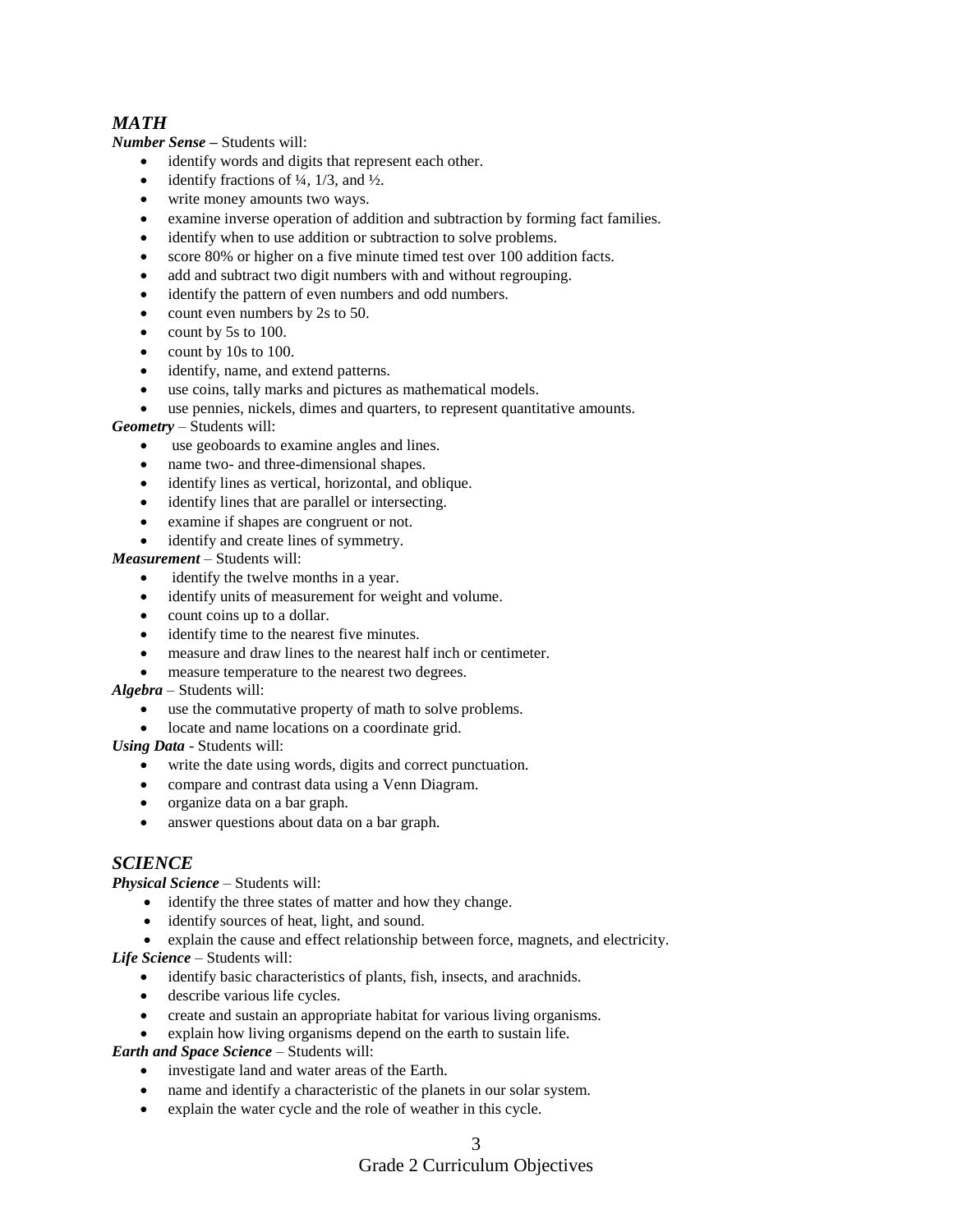*Environmental and Health Science* – Students will:

- explore characteristics of the rain forest and the impact of people in this area.
- develop and implement a plan of action to reuse, recycle, and reduce waste in order to better help the Earth.
- examine food and hygiene choices in order to have a healthy body.

# *SOCIAL STUDIES*

*Geography –* Students will:

- locate a place on a map using a map key and a compass rose.
- construct a simple map with a map key.
- identify the seven continents and four oceans on a map.
- describe various physical characteristics in the world.

*History* – Students will:

compare and contrast American communities of long ago with the present.

*United States Government* – Students will:

- identify ways to be a good citizen and how it affects our community and country.
- identify a few basic laws in our country and why we have laws.
- identify a few basic responsibilities that leaders have in our government.
- explain and apply the concept of majority rule within the class setting.
- explain the rights and responsibilities that citizens have in the United States.

*Community Features* – Students will:

- examine various types of communities.
- identify natural resources and ways to protect these resources.
- compare and contrast personal needs and wants.
- examine community workers and how they work together.
- identify skills that are needed to work successfully and peacefully in a group.

*Other Cultures –* Students will:

describe how missionaries work in another country.

#### *MUSIC –* Students will:

- sing partner songs, rounds and ostinato patterns.
- practice liturgical Music for Mass.
- practice singing on pitch, in rhythm, an appropriate timbre, diction, and posture.
- perform on instruments echoing short rhythm and melody patterns.
- identify notes on a treble clef staff.
- identify time signatures and other music symbols.
- clap and count quarter, half, dotted half, and whole note and rest patterns.

### *ART –* Students will:

- identify primary and secondary colors.
- use crayons, markers, and paint.
- create a poster to communicate an idea.
- use pointillism and torn paper techniques.
- imitate an artist's painting.
- create a picture using their imagination.
- relate art to holidays, seasons, and special events.

### *PHYSICAL EDUCATION –* Students will:

- examine good exercise techniques.
- dribble a soccer ball.
- dribble a basketball.
- volley a ball over a net.
- jump rope for several consecutive times.